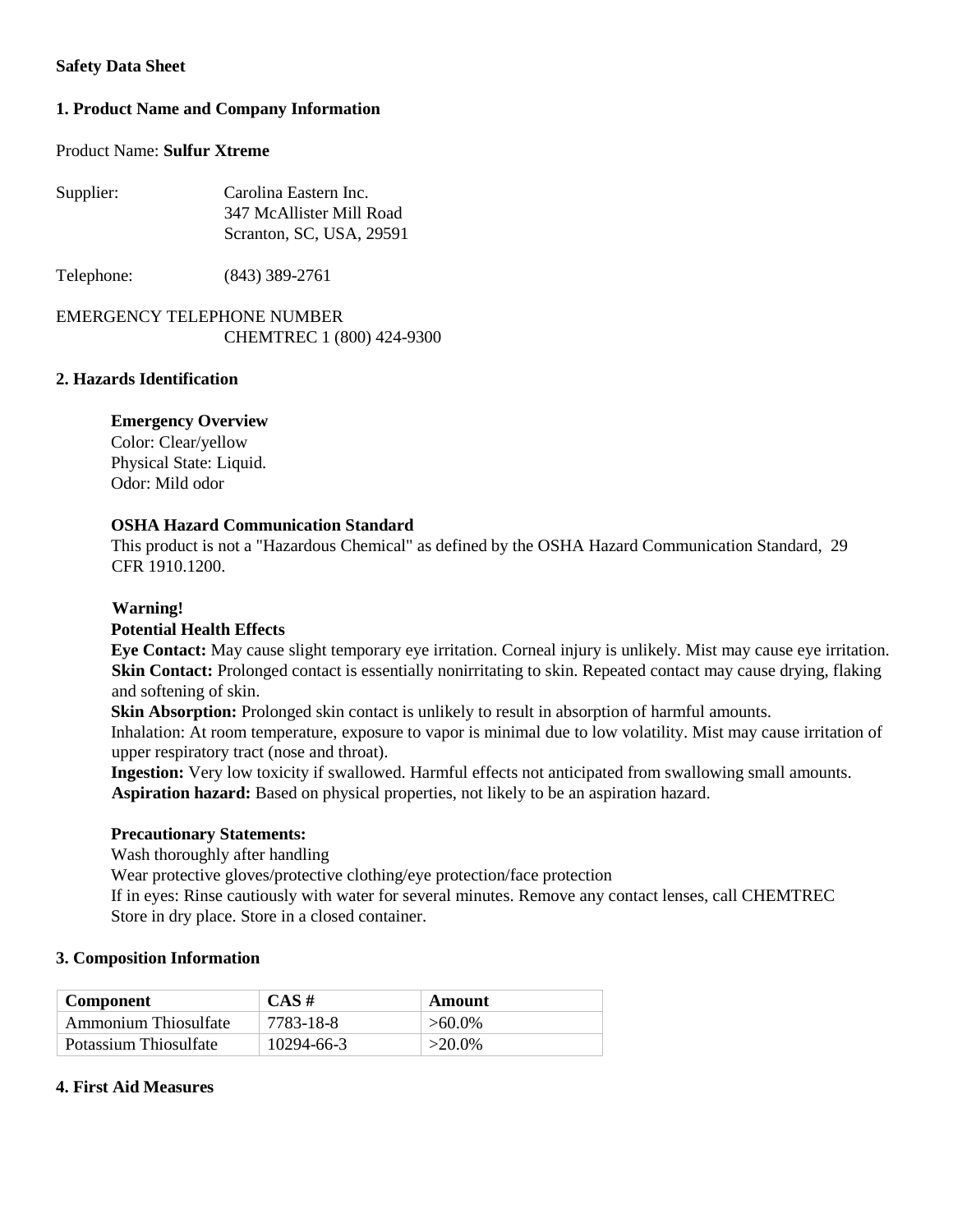### **Description of first aid measures**

**General advice:** If potential for exposure exists refer to Section 8 for specific personal protective equipment. **Inhalation**: Move person to fresh air; if effects occur, consult a physician.

**Skin Contact:** Flush skin with plenty of water for at least 15 minutes while removing contaminated clothing and shoes. Wash clothing before reuse. Remove contaminated clothing and shoes. If irritation persists seek medical attention.

**Eye Contact:** Flush eyes thoroughly with water for several minutes. Remove contact lenses after the initial 1-2 minutes and continue flushing for several additional minutes. If effects occur, consult a physician, preferably an ophthalmologist.

**Ingestion:** Call a physician or poison control center immediately. Rinse mouth. Do NOT induce vomiting. If vomiting occurs keep head low so that stomach content doesn't get into the lungs. Do not use mouth to mouth.

#### **Indication of immediate medical attention and special treatment needed**

In case of a accident or unwellness, seek medical attention immediately

### **5. Fire Fighting Measures**

**Suitable extinguishing media:** Water fog or fine spray, Dry chemical fire extinguishers, Carbon dioxide fire extinguishers, Foam.

**Extinguishing Media to Avoid:** Do not use direct water stream. May spread fire. **Specific Hazards arising from the substance or mixture:** Avoid inhaling the fumes

#### **Advice for firefighters**

**Fire Fighting Procedures:** Keep people away. Isolate fire and deny unnecessary entry. Use water spray to cool fire exposed containers and fire affected zone until fire is out and danger of reignition has passed. Fight fire from protected location or safe distance. Consider the use of unmanned hose holders or monitor nozzles. Immediately withdraw all personnel from the area in case of rising sound from venting safety device or discoloration of the container. Burning liquids may be extinguished by dilution with water. Do not use direct water stream. May spread fire. Move container from fire area if this is possible without hazard. Burning liquids may be moved by flushing with water to protect personnel and minimize property damage.

**Special Protective Equipment for Firefighters**: Wear positive-pressure self-contained breathing apparatus (SCBA) and protective fire fighting clothing (includes fire fighting helmet, coat, trousers, boots, and gloves). If protective equipment is not available or not used, fight fire from a protected location or a safe distance.

### **6. Accidental Release Measures**

**Personal precautions, protective equipment and emergency procedures:** Spilled material may cause a slipping hazard. Keep unnecessary and unprotected personnel from entering the area. Use appropriate safety equipment. For additional information, refer to Section 8, Exposure Controls and Personal Protection.

**Environmental precautions**: Prevent from entering into soil, ditches, sewers, waterways and/or groundwater. See Section 12, Ecological Information.

**Methods and materials for containment and cleaning up**: Contain spilled material if possible. Absorb with inert material and dispose of in accordance with applicable regulations (Disposal Section 13)

#### **7. Handling and Storage**

**General Handling:** Do not eat or drink while working. Before making transfer operations, assure that there aren't any incompatible material residuals in the containers. Contaminated clothing should be changed before entering eating areas. See section 8 for protective equipment.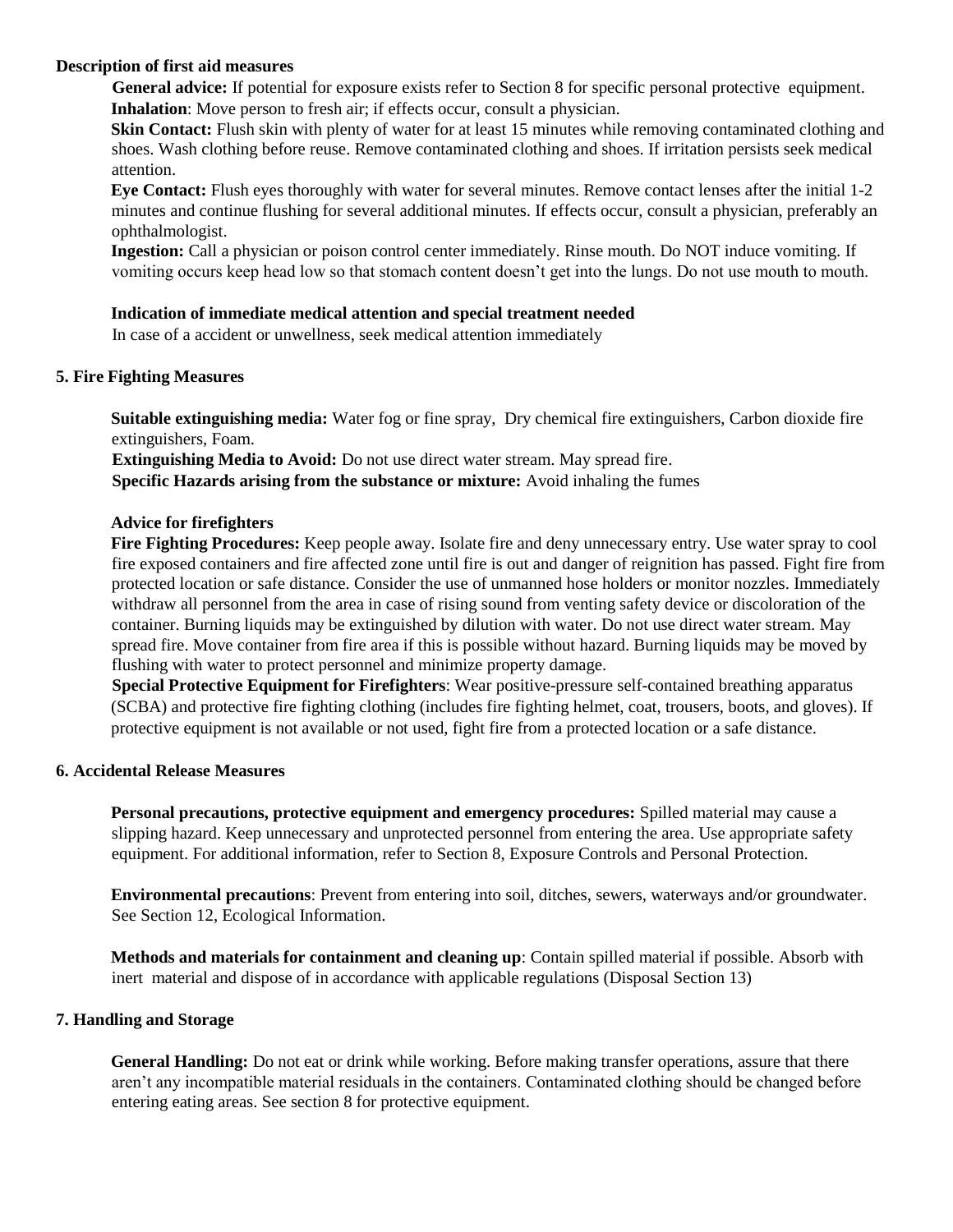# **Storage**

Store away from direct sunlight or ultraviolet light. Keep container tightly closed when not in use. Store in a dry place. Protect from atmospheric moisture. Store in the following material(s): Stainless steel. Aluminum. Plasite 3066 lined container. 316 stainless steel. Opaque HDPE plastic container. Shelf life: Use within 12.0 Months

# **8. Exposure Controls and Personal Protection**

# **Personal Protection**

**Eye/Face Protection:** Use safety glasses (with side shields). If there is a potential for exposure to particles which could cause eye discomfort, wear chemical goggles.

**Skin Protection:** Wash off immediately with soap and plenty of water removing all contaminated clothes and shoes. If skin irritation persists, call a physician.

**Hand protection:** Wear appropriate protective gloves to prevent skin exposure. Consistent with general hygienic practice for any material, skin contact should be minimized.

**Respiratory Protection**: Respiratory protection should be worn when there is a potential to exceed the exposure limit requirements or guidelines. If there are no applicable exposure limit requirements or guidelines, wear respiratory protection when adverse effects, such as respiratory irritation or discomfort have been experienced, or where indicated by your risk assessment process. In misty atmospheres, use an approved particulate respirator. The following should be effective types of airpurifying respirators: Organic vapor cartridge with a particulate prefilter.

**Ingestion:** Use good personal hygiene. Do not consume or store food in the work area. Wash hands before smoking or eating.

### **Engineering Controls**

**Ventilation:** Use local exhaust ventilation, or other engineering controls to maintain airborne levels below exposure limit requirements or guidelines. If there are no applicable exposure limit requirements or guidelines, general ventilation should be sufficient for most operations. Local exhaust ventilation may be necessary for some operations.

## **9. Physical and Chemical Properties**

| Appearance |
|------------|
|------------|

| <b>Physical State</b>            | Liquid.                |
|----------------------------------|------------------------|
| Color                            | Clear/yellow           |
| Odor                             | Mild odor              |
| Odor Threshold                   | No test data available |
| pH                               | $8.0 - 9.0$            |
| <b>Freezing Point</b>            | $32^{\circ}$ F         |
| <b>Flash Point</b>               | Closed Cup $102$ °C    |
| <b>Evaporation Rate</b>          | Not Established        |
| Vapor Pressure                   | No test data available |
| Specific Gravity                 | $(H2O = 1) 1.27$       |
| Solubility in water (by weight)  | Dispersible            |
| <b>Autoignition Temperature</b>  | No test data available |
| <b>Decomposition Temperature</b> | No test data available |
| Viscosity                        | Not available          |
| <b>Liquid Density</b>            | $10.6$ lbs/gal         |
|                                  |                        |

### **10. Stability and Reactivity**

#### **Reactivity**

No dangerous reaction known under conditions of normal use.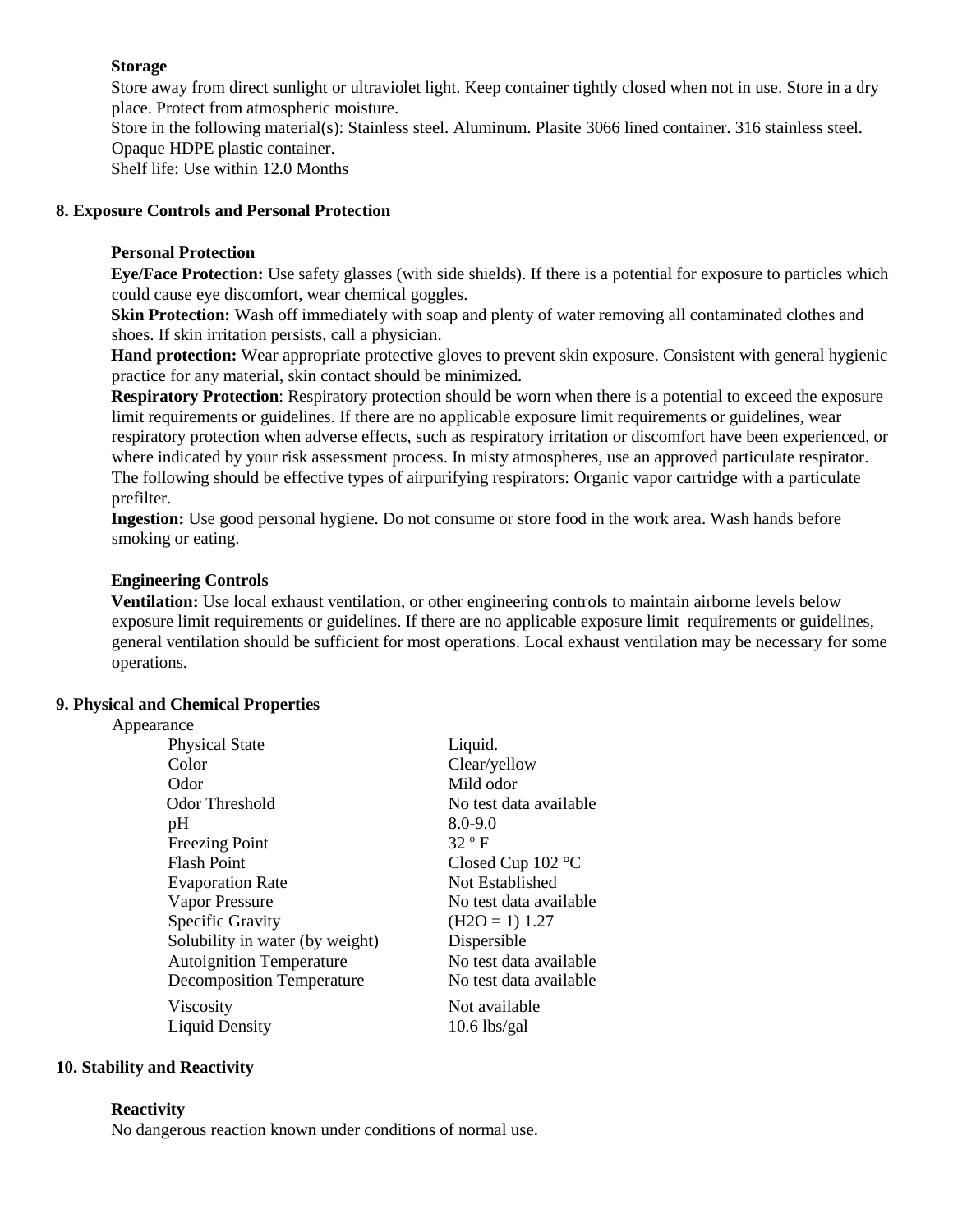### **Chemical stability**

Stable under recommended storage conditions. See Storage, Section 7

**Possibility of hazardous reactions** Stable under normal conditions

**Conditions to Avoid:** Exposure to elevated temperatures can cause product to decompose. Avoid direct sunlight or ultraviolet sources. Stable under normal conditions.

**Incompatible Materials:** Avoid contact with: Strong acids. Strong bases. Strong oxidizers.

### **Hazardous decomposition products**

Decomposition products depend upon temperature, air supply and the presence of other materials.

**Decomposition products can include and are not limited to**: Aldehydes. Alcohols. Ethers. Organic Acids.

#### **11. Toxicological Information**

**Routes of Exposure:** Eye Contact: May cause irritation. Skin contact: Can be absorbed, may cause irritation. Inhalation: Unknown Ingestion: Unknown

**Exposure Symptoms:** Burning and skin damage. Eye irritation-stinging, tearing, redness, swelling, and blurred vision. Allergic skin reaction some redness and rash.

**Acute and Chronic effects:** Components may be absorbed into the body through the skin. Contact may irritate or burn eyes. Prolonged inhalation may be harmful. Prolonged exposures may cause chronic effects.

**Acute Toxicity Oral**  N/A **Dermal**   $N/A$ **Eye damage/eye irritation**  May cause slight temporary eye irritation. Mist may cause eye irritation. **Skin corrosion/irritation**   $N/A$ 

**Carcinogenicity**  N/A

#### **12. Ecological Information**

.

# **Toxicity**  Material is practically non-toxic to aquatic organisms on an acute basis.

**Ecological information of the mixture: Aquatic Acute Toxicity** EC50 Algae: N/A LC50 Crustacea: N/A LC50 Fish: N/A **Persistence and Degradability**  Material is readily biodegradable. **Bioaccumlative potential Ecological information of the mixture:** Bioaccumlation: No data available **Mobility in Soil Ecological information of the substance:** Mobility in Soil: N/A **Other adverse effects:**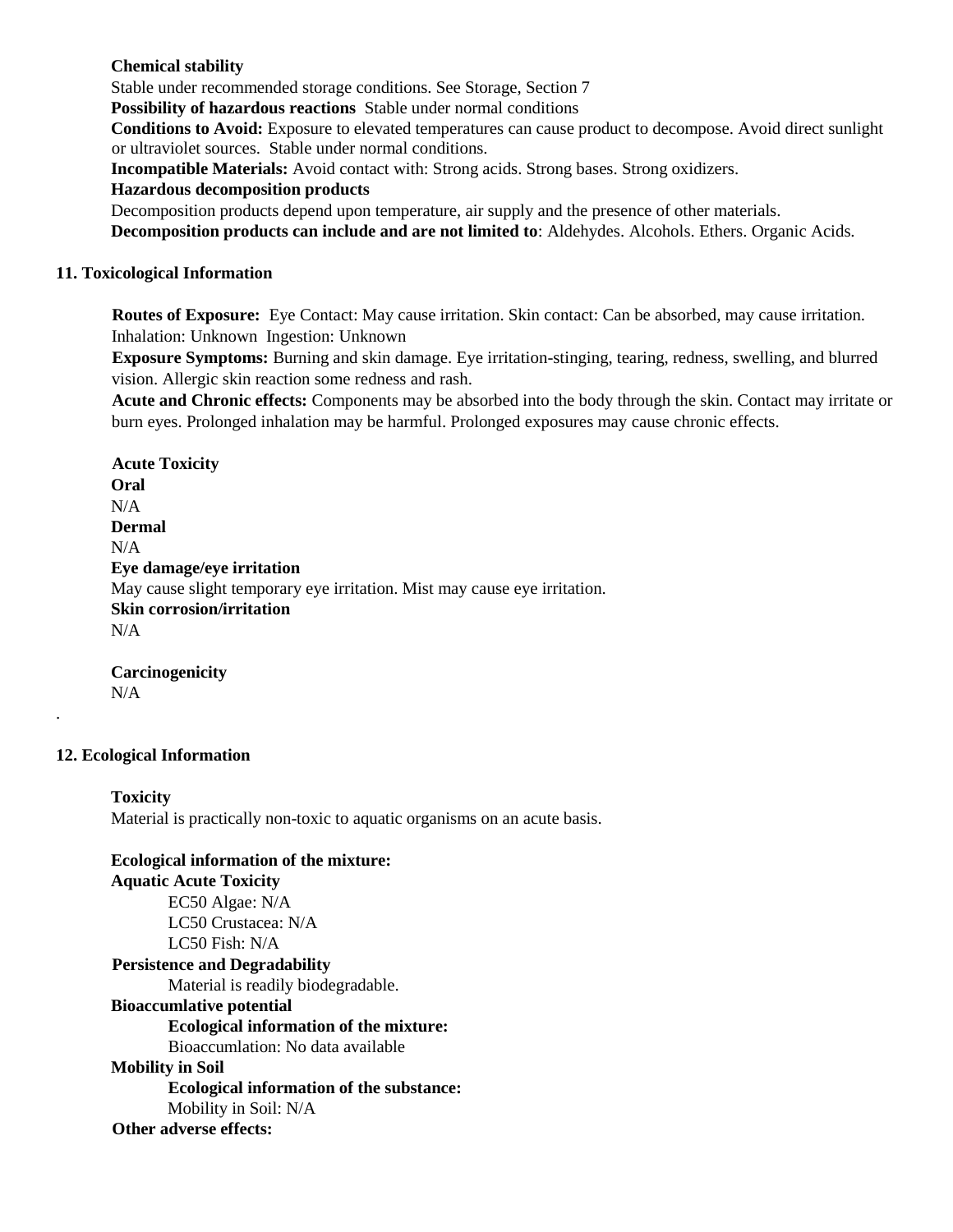None

Use according to criteria of good industrial practice, avoiding product dispersion in the environment.

#### **13. Disposal Considerations**

DO NOT DUMP INTO ANY SEWERS, ON THE GROUND, OR INTO ANY BODY OF WATER. If possible recover the product, otherwise dispose of in authorized landfill. AS YOUR SUPPLIER, WE HAVE NO CONTROL OVER THE MANAGEMENT PRACTICES OR MANUFACTURING PROCESSES OF PARTIES HANDLING OR USING THIS MATERIAL.

### **14. Transport Information**

**DOT Non-Bulk** 

Not Regulated

# **DOT Bulk**

Not Regulated

#### **15. Regulatory Information**

#### **OSHA Hazard Communication Standard**

This product is not a "Hazardous Chemical" as defined by the OSHA Hazard Communication Standard, 29 CFR 1910.1200.

#### **SARA Hazardous Categories**

| Nο                     |
|------------------------|
| $\mathbf{N}\mathbf{O}$ |
| Nο                     |
| No.                    |
| Nο                     |
|                        |

### **CERCLA Hazardous Substances List (40 CFR 302.4)** Not Listed

**Clean Air Act, SARA 312** No Hazardous Air Pollutants (HAPs) **SARA 311 Hazardous Substances** No **SARA 302 Extremely Hazardous Substances** No

#### **US. Toxic Substances Control Act**

All components of this product are on the TSCA Inventory or are exempt from TSCA Inventory requirements under 40 CFR 720.30

# **16. Other Information**

| <b>Hazard Rating System</b> |        |      |            |
|-----------------------------|--------|------|------------|
| <b>NFPA</b>                 | Health | Fire | Reactivity |
|                             |        |      |            |

#### **Date of Preparation: 10/8/2018**

The information above is believe to be accurate and represents the best information currently available to us.